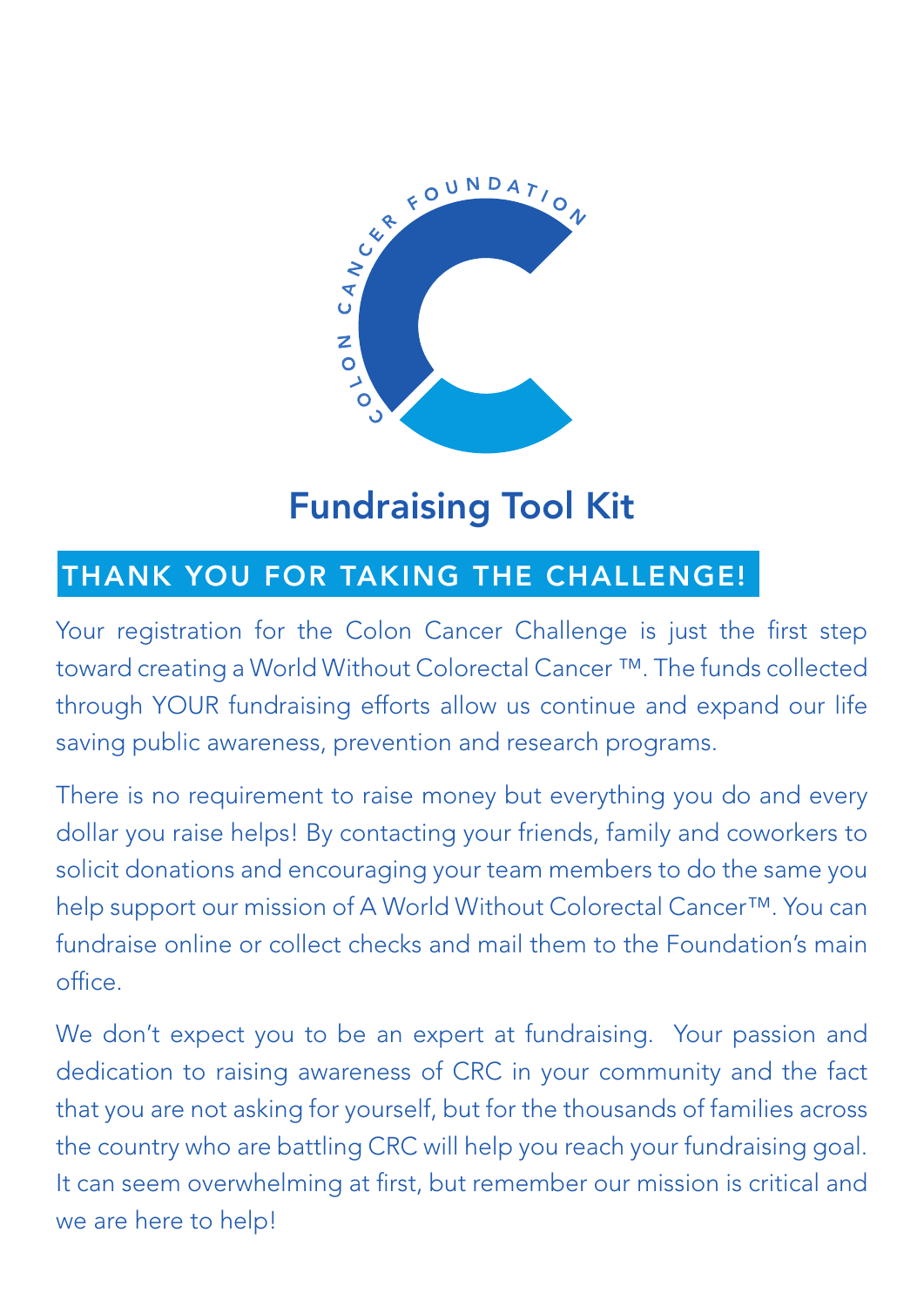### COLORECTAL CANCER STATISTICS

- Colorectal Cancer (CRC) is the third most commonly diagnosed cancer
- CRC is the third leading cause of cancer death
- 142,280 people were diagnosed with colorectal cancer
- Nearly 50,380 people died of the disease here in the US
- 386 people hear the words "You have colorectal cancer" every day
- 5 of our friends, family members, co-workers, classmates or neighbors die every hour
- Incidence rates and death of those under 50 are increasing at an alarming rate despite a reduction of incidence and death among those age 50 and over

### FUNDRAISING TIPS

- Start fundraising as soon as you are registered for to Take the Challenge!
- Set up your personal fundraising page and set your fundraising goal.
- Start your fundraising campaign with a donation in most cases your registration fee goes directly to cover the costs of holding the event. It is your fundraising dollars that will go directly to our public awareness, prevention, screening and research programs.
- Let your friends, family, co-workers, classmates know that you are raising money for the Colon Cancer Challenge Foundation by using social media and email campaigns.
- • Educate yourself on the Colon Cancer Challenge Foundation, what we do and where the money goes.
- • Give a testimonial of how CRC has affected you personally that people can relate to.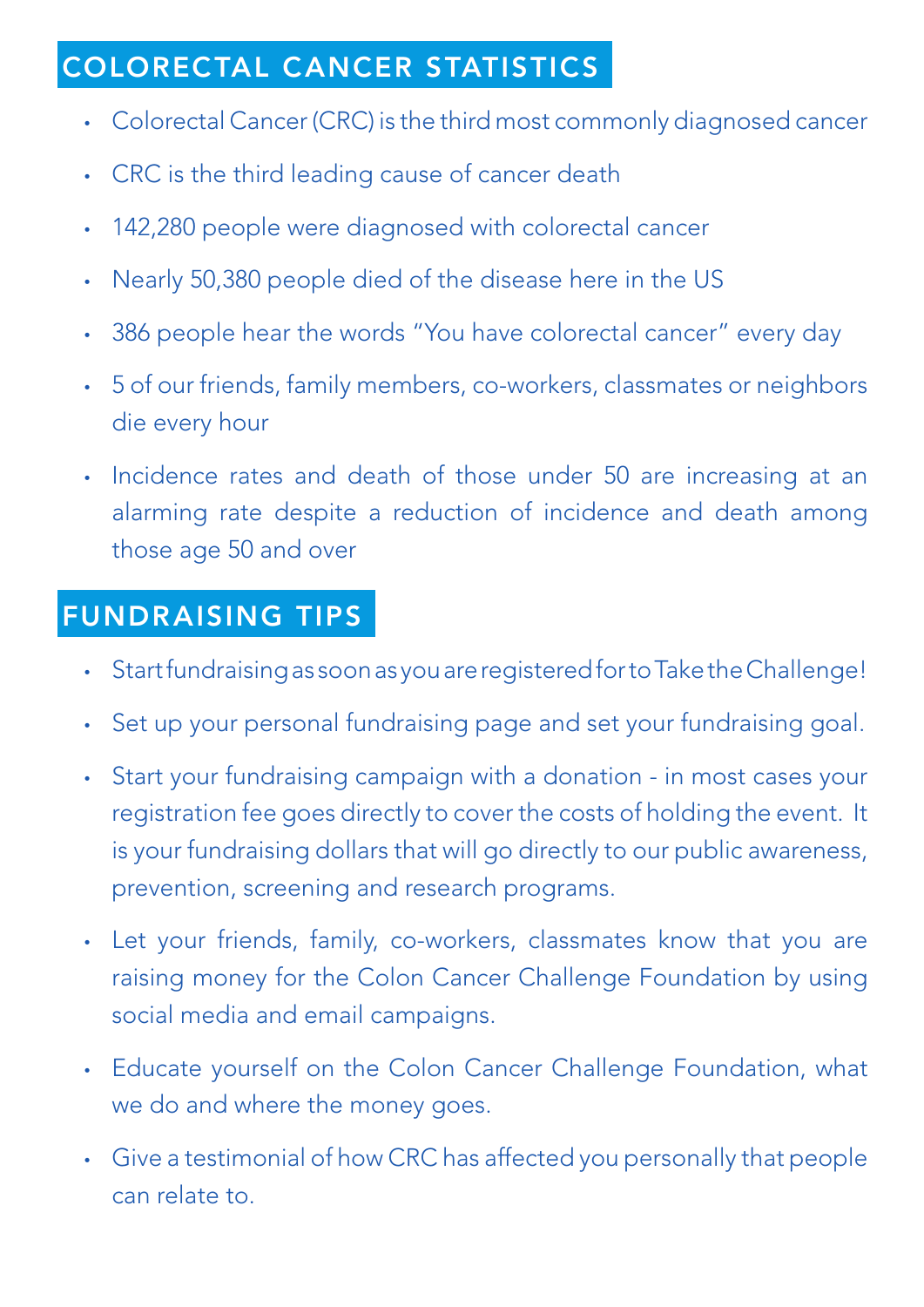- Use your participant center to say THANK YOU each time someone takes the time to make a donation on your behalf. You can even give them a TWEET or a POST through social media.
- Let people know your progress, how much you have made and when you are close to reaching your goal.

# WHO TO ASK

- Talk to the people you spend the most time with. Especially those who might have been affected by CRC.
- Think about how many people are in your contact lists: phone, email, work contact list, service providers, and think of ANYONE and EVERYONE who might support you and our mission of A World Without Colorectal Cancer (TM).
- Remember your banker, nail technician, work out trainer, doctor, music, dance or karate teacher, business associates and of course your friends, family and co-workers.

# HOW TO ASK

- Use your participant center. Once you are registered set up your personal fundraising page, set up your address book, import your contacts and easily mail your contacts with customizable template emails.
- Offer your supporters an easy way of supporting you through our website http://events.coloncancerchallenge.org
- Ask your supporters to forward your email to their family and friends if they don't mind.
- Encourage everyone to give something even \$5.00. Every dollar makes a difference!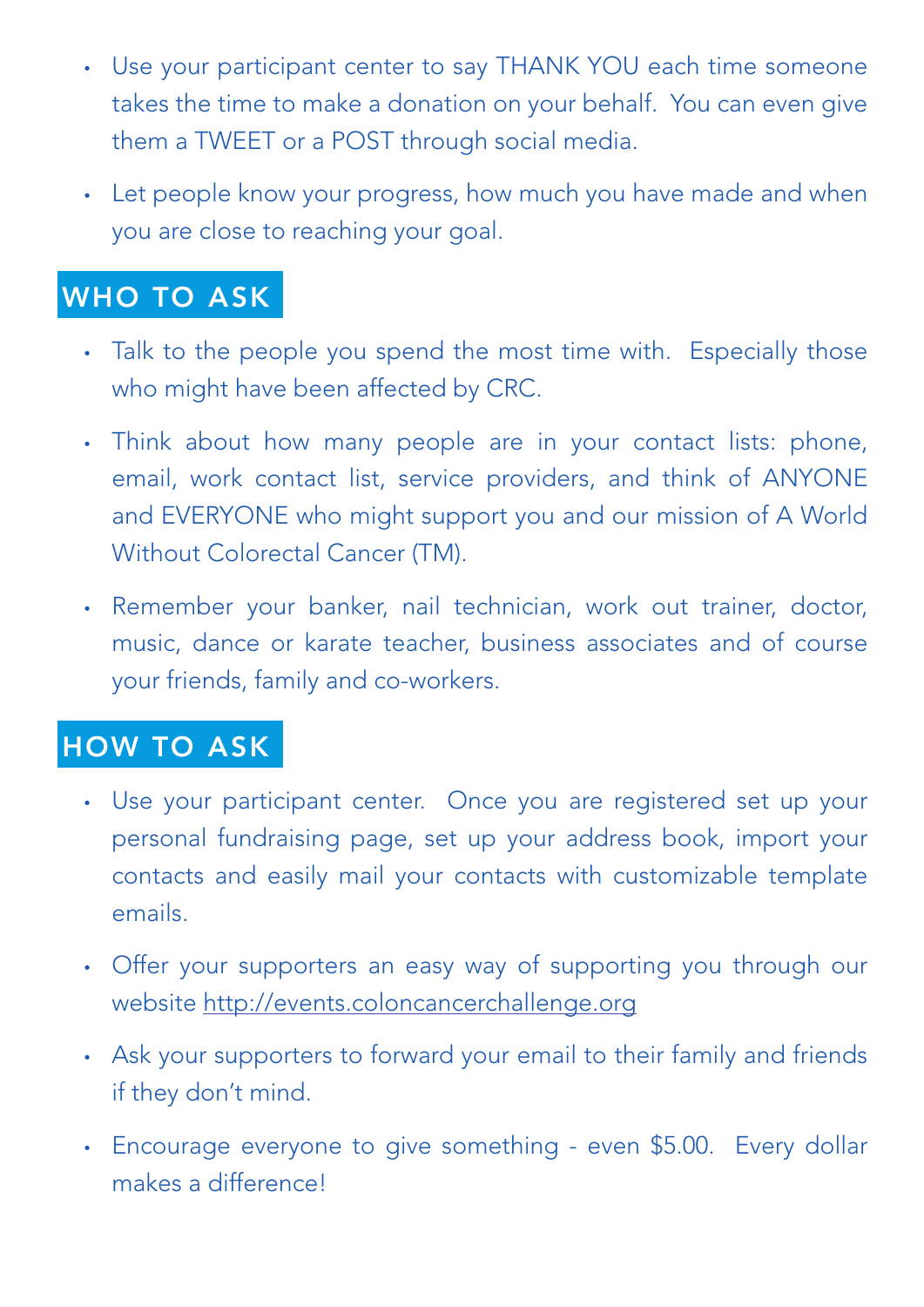### TOP TEN FUNDAISING IDEAS

- Our favorite from a blue lemonade stand we had several kids run very successful lemonade stands!
- Wear Blue Day set up a day at the office for supporters to pay a certain amount and wear blue.
- Blue Jug Day ask your office if you can set up a blue jug, bucket, and jar and collect everyone's change as they enter the building - we had several offices collect thousands of dollars!
- Corporate matching make sure you ask your employer if they have a matching gift program. In addition, encourage your donors to ask their employers. You can easily double your donations simply by asking your human resources department for the matching gift form.
- Ask your hairstylist, mechanic, trainer to hold a cut-a-thon, tune-athon, train-a-thon to support you!
- Local restaurant benefit night ask your favorite restaurant or hangout to help you fundraiser at their establishment. We have had many successful guest bartenders and chefs!
- Garage sale do you know that your junk is someone else's treasure? Use the opportunity to pass out information on colorectal cancer (CRC) - event blue bracelets, beads to raise awareness of CRC.
- Get a little wet host a car wash at work, at your place of worship, in your neighborhood. Add baked goods and bottles of water (donated.)
- Blue house host a blue-themed dinner party invite your friends, family, neighbors. Ask them each to contribute \$50 and share what you know about CRC.
- Movie Party Host a movie party and for every time the word "walk" or "run" is said - everyone puts \$1 in a blue bowl. Serve pizza and blue lemonade!